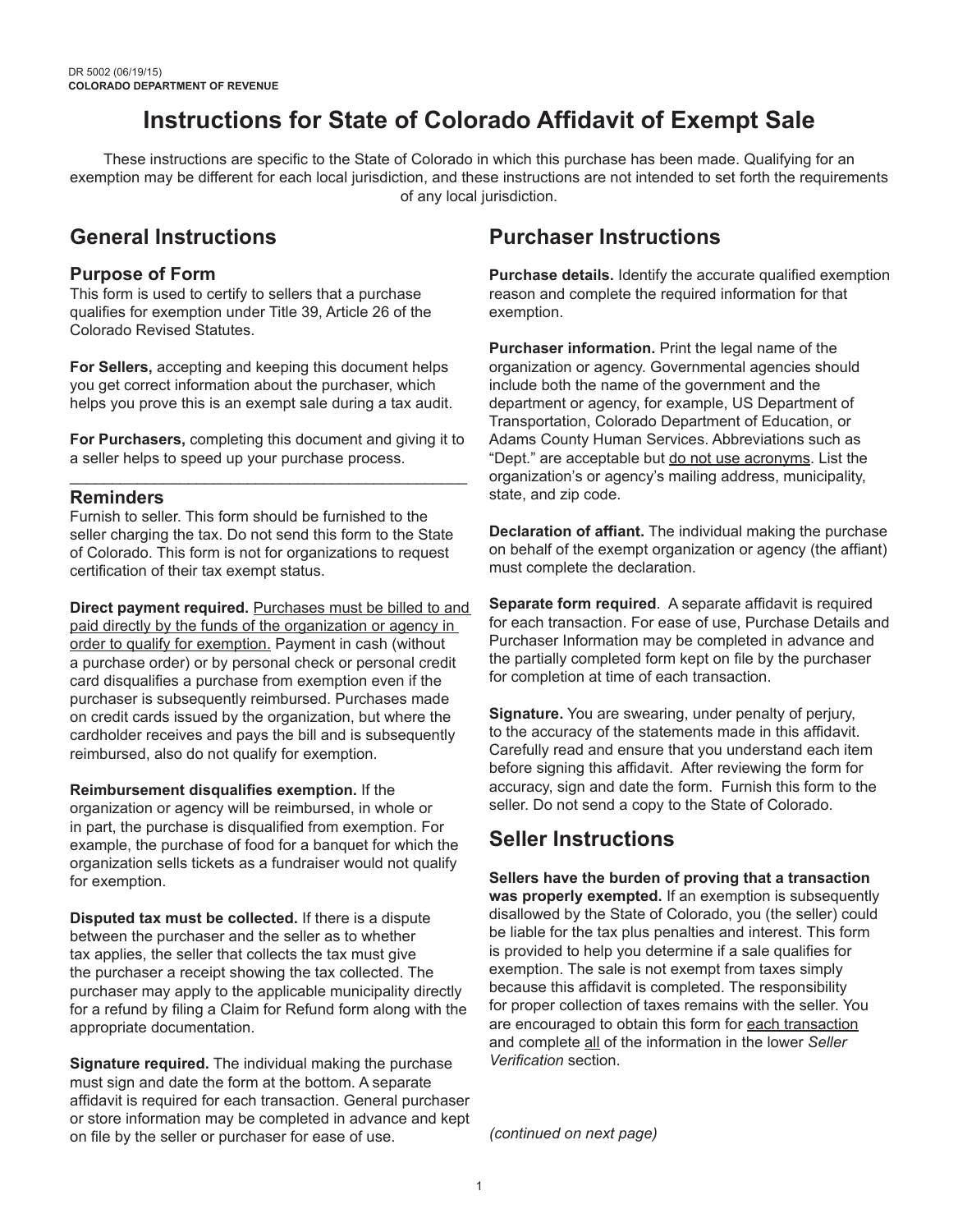## **Instructions for State of Colorado Affidavit of Exempt Sale**

*(continued)*

These instructions are specific to the State of Colorado in which this purchase has been made. Qualifying for an exemption may be different for each local jurisdiction, and these instructions are not intended to set forth the requirements of any local jurisdiction.

**Resale/Wholesale transactions** – To qualify as an exempt purchase for resale or wholesale, the items purchased must be reasonably deemed to be for sale in the ordinary course of business of the purchaser. For resale/wholesale transactions the seller is required to not only collect the applicable license information, but to exercise sound judgment and a reasonable amount of skepticism to ensure the items purchased are reasonably for sale in the purchaser's ordinary course of business. For example, a restaurant would not be allowed to purchase dish soap for resale because restaurants do not sell dish soap in the ordinary course of business, but rather use the dish soap in the operation of the business.

**The affidavit needs to be completed in its entirety.** Be sure information is complete, accurate and legible. Review the information, and particularly verify that the driver license number and purchaser's name are correct. Also, be sure that the digits that are required from the credit cards are correct. Only record and keep those digits from the credit card that the affidavit requires. The signature of the purchaser should be the same as on the driver license.

**Sellers should review guidance on accepting government credit cards.** Not all cards qualify for exemption, even though they bear certain characteristics of exemption. See FYI Sales 63 for more information.

**Collection of this form does not provide a safe-harbor from disallowance by the State of Colorado.** Retain this form for at least 3 years.

#### **State of Colorado Specific Instructions**

**Charitable & Religious Organizations** – The State of Colorado provides an exemption for organizations that have been certified exempt under 501(c)(3) of the Internal Revenue Code. A Certificate of Exemption is issued to the organization when granted exemption by the Colorado. A copy of the Certificate of Exemption should be retained with this completed Affidavit. For organizations located outside of Colorado, a copy of the letter from the IRS certifying exemption as a 501(c)(3) organization may be accepted in lieu of a State issued Certificate of Exemption. See FYI Sales 2 for more information.

**Government and Diplomatic Exemption** – Please see FYI Sales 63 for information related to government and diplomatic purchase exemptions.

**Wholesale/Resale Transactions** - A copy of the State Wholesale or Retail License should be retained with this completed affidavit. See FYI Sales 1 for more information.

**Out of State Exempt Entities** – This affidavit may be used by an out of state charitable organization or government entity as long as **both** of the following are met: Payment is made from the organization's funds and no reimbursement will be made to the organization through direct payment, collection or donation from any person(s) for the use or consumption of the goods or services; **and** The items or services purchased are used in conjunction with the organization's regular religious, charitable, educational or governmental activities. See FYI Sales 3 for more information.